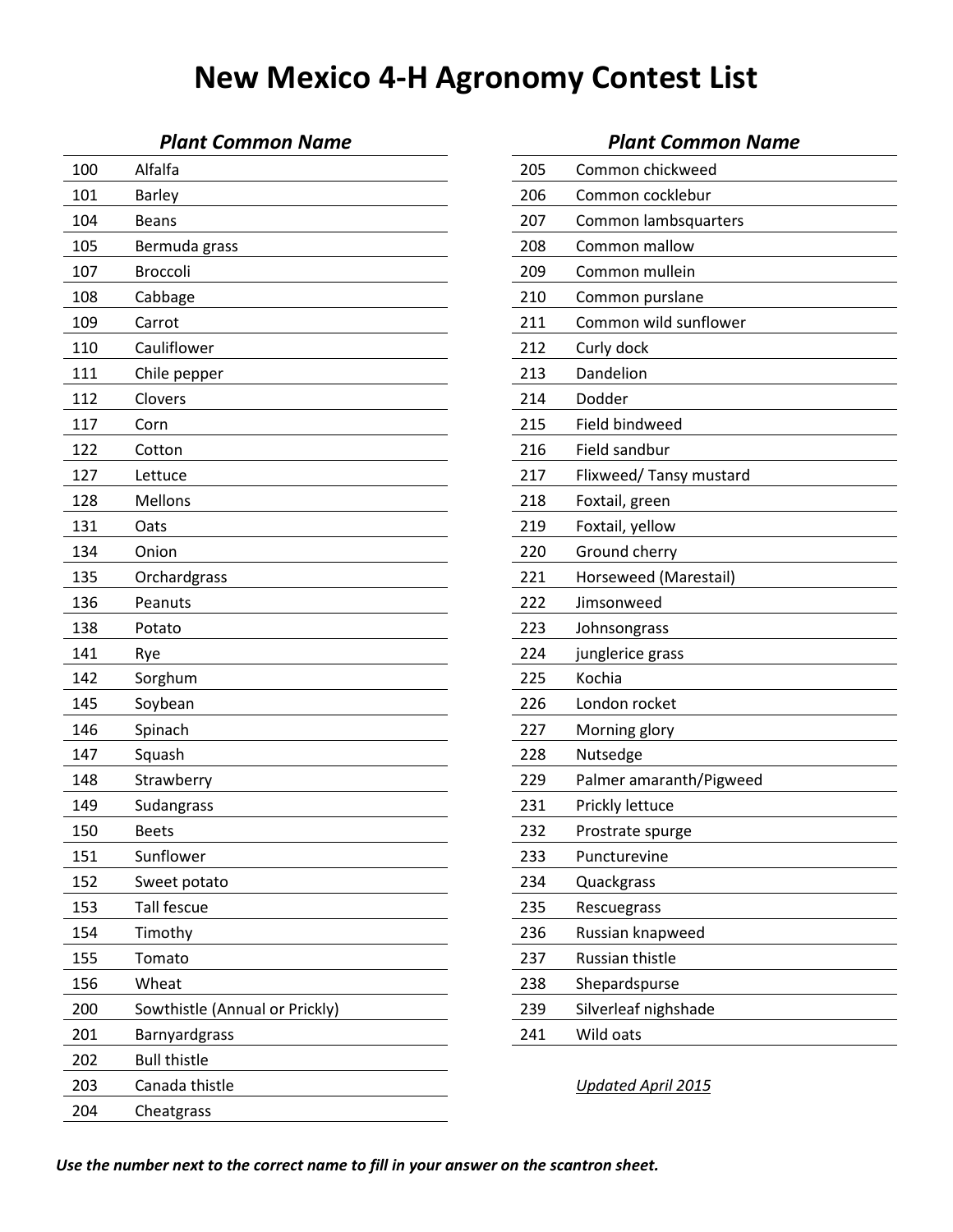| 400 | Alfalfa weevil           | 500 | Simple (incomplete)              |
|-----|--------------------------|-----|----------------------------------|
| 401 | Aphids                   | 501 | Complete                         |
| 402 | Armyworm                 | 502 | None                             |
| 403 | Assassin bug             |     |                                  |
| 404 | Bean weevil              |     | <b>Mouth Parts</b>               |
| 405 | <b>Blister beetle</b>    | 600 | Chewing                          |
| 406 | <b>Boll weevil</b>       | 601 | Sucking                          |
| 408 | Colorado potato beetle   | 602 | Combonation of sucking & chewing |
| 409 | Corn earworm             | 603 | None                             |
| 410 | Cricket                  |     |                                  |
| 411 | Cucumber beetle          |     | Updated 2015                     |
| 412 | European corn borer      |     |                                  |
| 413 | Flea beetle              |     |                                  |
| 414 | Grasshoppers             |     |                                  |
| 415 | Honey bee                |     |                                  |
| 416 | Japanese beetle          |     |                                  |
| 417 | Lacewing                 |     |                                  |
| 418 | Lady beetle              |     |                                  |
| 419 | Leaf hopper              |     |                                  |
| 420 | Leafcutter bee           |     |                                  |
| 432 | Leafminer fly            |     |                                  |
| 421 | Mexican bean beetle      |     |                                  |
| 422 | Pink boll worm           |     |                                  |
| 423 | Plant bug (lygus)        |     |                                  |
| 430 | Sawtooth grain beetle    |     |                                  |
| 407 | Spider mites             |     |                                  |
| 425 | Squash bug               |     |                                  |
| 426 | Stinkbug                 |     |                                  |
| 427 | <b>Thrips</b>            |     |                                  |
| 428 | Tobacco/ Tomato hornworm |     |                                  |
| 429 | Variegated cutworm       |     |                                  |
| 424 | White fringed beetle     |     |                                  |
| 434 | White grub               |     |                                  |
| 433 | Whitefly                 |     |                                  |

### *Insect Common Name Metomorphosis (life cycle)*

| 500 | Simple (incomplete) |
|-----|---------------------|
| 501 | Complete            |
| 502 | <b>None</b>         |
|     |                     |

#### **Mouth Parts**

| 600 | Chewing                          |
|-----|----------------------------------|
| 601 | Sucking                          |
| 602 | Combonation of sucking & chewing |
| 603 | None                             |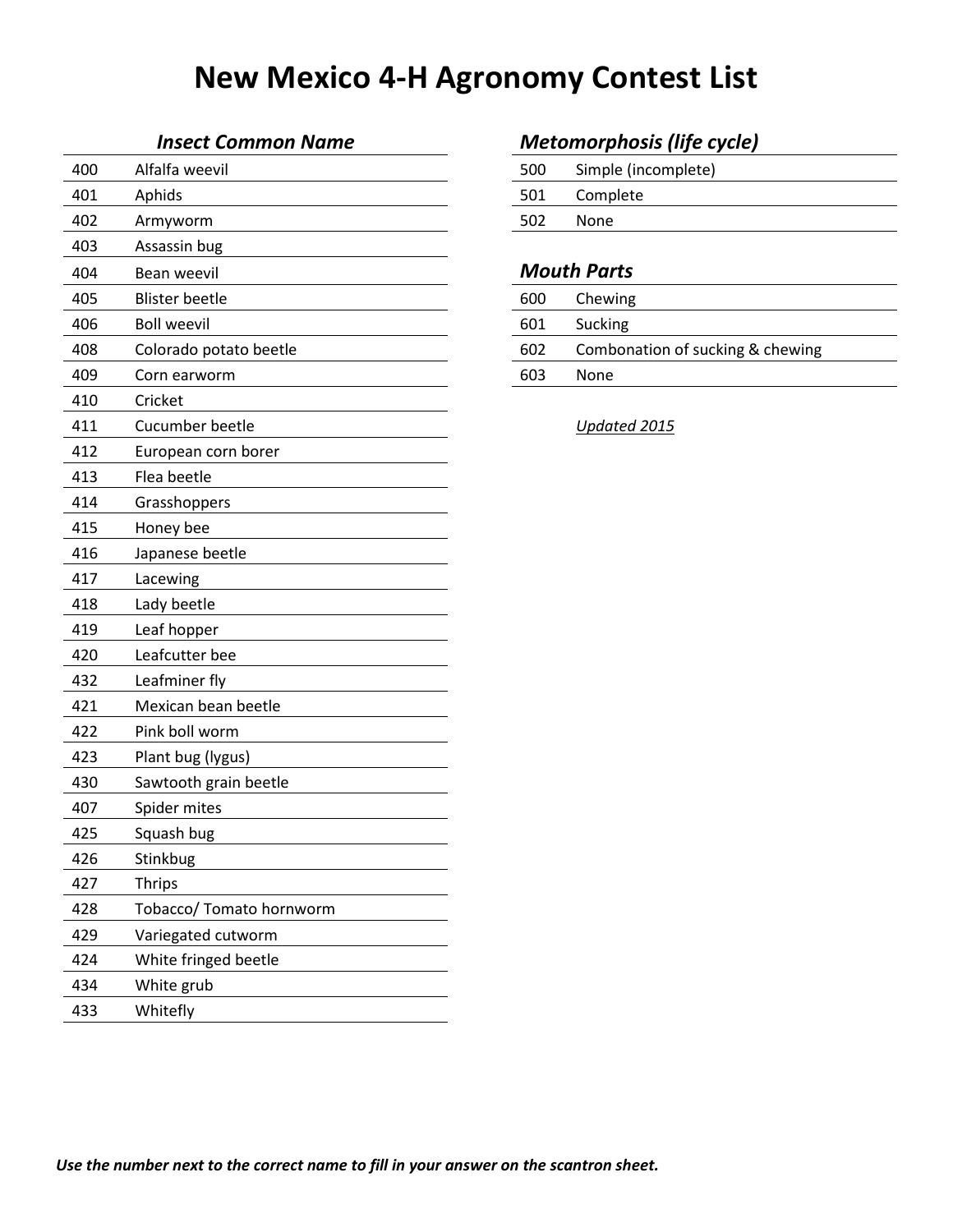| 300 | Air compressor/hose                   | 333 | Pea harvester          |
|-----|---------------------------------------|-----|------------------------|
| 301 | Anemometer                            | 334 | Peanut digger          |
| 302 | Backpack sprayer                      | 335 | Plow (soil chisel)     |
| 303 | <b>Baler</b>                          | 336 | PPE (all equipment)    |
| 304 | Bean Harvester head (for combine)     | 337 | Press wheel            |
| 305 | <b>Bed mulcher</b>                    | 338 | Pressure gauge         |
| 306 | <b>Bed shaper</b>                     | 339 | Pressure regulator     |
| 307 | Center pivot                          | 340 | PTO shaft              |
| 308 | Chemigation unit                      | 341 | Rotary hoe             |
| 309 | Combine                               | 342 | Seed plate             |
| 310 | Conveyor/elevator                     | 343 | Soil probe             |
| 311 | Corn harvester head (for combine)     | 344 | Soil thermometer       |
| 312 | Cotton picker/stripper                | 345 | Sprayer                |
| 313 | Crop cultivator                       | 346 | Swather                |
| 314 | Crop disc cultivator                  | 347 | Sweep net              |
| 315 | Fertilizer broadcaster                | 348 | Tensiometer            |
| 316 | Field shovel                          | 349 | Tractor                |
| 317 | Forage harvester                      | 350 | Vegetable transplanter |
| 318 | Gauge wheel                           |     |                        |
| 319 | Grain auger                           |     | Updated 2015           |
| 320 | Grain moisture meter                  |     |                        |
| 321 | Grain storage bin/dryer               |     |                        |
| 322 | Hay rake                              |     |                        |
| 323 | Hearing protection                    |     |                        |
| 324 | Hitch pin                             |     |                        |
| 325 | Hoe                                   |     |                        |
| 326 | Hydraulic hose                        |     |                        |
| 327 | Liquid manure/fertilizer spreader     |     |                        |
| 328 | Manure spreader (dry)                 |     |                        |
| 329 | Module builder                        |     |                        |
| 330 | Moldboard plow                        |     |                        |
| 331 | Mower                                 |     |                        |
| 332 | Nozzle bodies (flood, flat fan, cone) |     |                        |

| <b>Equipment Name</b>        |     | <b>Equipment Name</b>  |  |  |  |
|------------------------------|-----|------------------------|--|--|--|
| mpressor/hose                | 333 | Pea harvester          |  |  |  |
| ıometer                      | 334 | Peanut digger          |  |  |  |
| ack sprayer                  | 335 | Plow (soil chisel)     |  |  |  |
|                              | 336 | PPE (all equipment)    |  |  |  |
| Harvester head (for combine) | 337 | Press wheel            |  |  |  |
| nulcher                      | 338 | Pressure gauge         |  |  |  |
| haper                        | 339 | Pressure regulator     |  |  |  |
| er pivot                     | 340 | PTO shaft              |  |  |  |
| igation unit                 | 341 | Rotary hoe             |  |  |  |
| vine                         | 342 | Seed plate             |  |  |  |
| eyor/elevator                | 343 | Soil probe             |  |  |  |
| harvester head (for combine) | 344 | Soil thermometer       |  |  |  |
| n picker/stripper            | 345 | Sprayer                |  |  |  |
| cultivator                   | 346 | Swather                |  |  |  |
| disc cultivator              | 347 | Sweep net              |  |  |  |
| izer broadcaster             | 348 | Tensiometer            |  |  |  |
| shovel                       | 349 | Tractor                |  |  |  |
| e harvester                  | 350 | Vegetable transplanter |  |  |  |
|                              |     |                        |  |  |  |